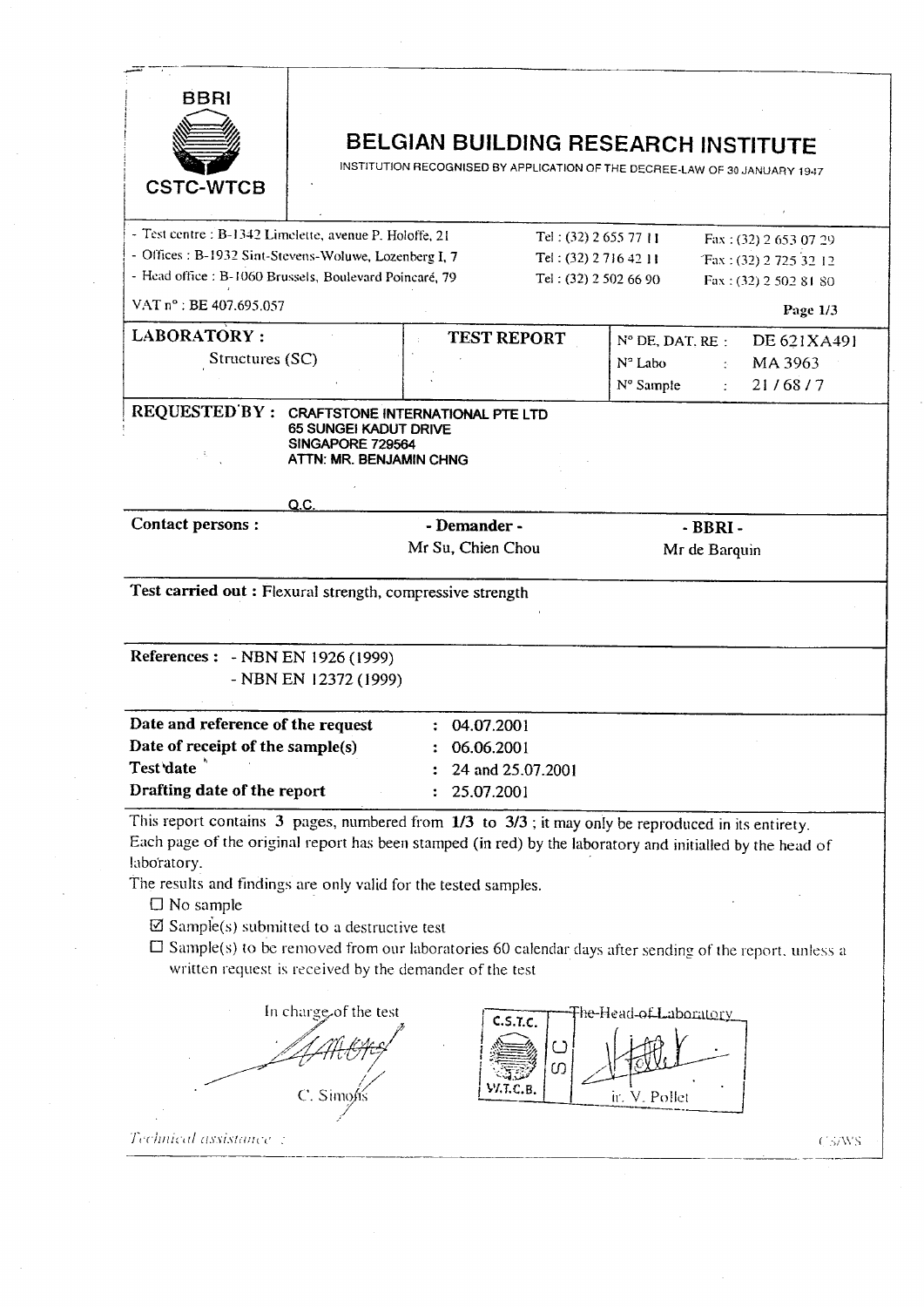

DE 621XA491 MA 3963 p. 2/3

## 1. **INTRODUCTION**

On request of Hsing Hong Construction Material Co., Ltd, represented by Mr Su, the Laboratory Structures of the BBRI has executed tests to determine the compressive strength and the flexural tensile strength on materials of the Lava Stone type.

## $2.$ **SAMPLES**

The samples have been delivered in the test centre of the BBRI in Limelette on 6 June 2001. The test samples were registered in the register for test samples under section 21/68/7.

## $3.$ **TESTS**

The different compressive strength tests have been executed according to NBN EN 1926. The dimensions (length, width, heigth) of the samples, the weight, the apparent density, the maximum load and the compressive strength are listed in the following table :

| Sample         | Length | Width | Heigth | Weight                       | <b>Apparent density</b> | Load                         | Compressive strength! |  |
|----------------|--------|-------|--------|------------------------------|-------------------------|------------------------------|-----------------------|--|
| nr             | (mm)   | (mm)  | (mm)   | (g)                          | (kg/m <sup>3</sup> )    | (N)                          | (N/mm <sup>2</sup> )  |  |
| DE621XA491/001 | 70.04  | 70.39 | 69.94  | 545                          | 1581                    | 57200                        | 11.60                 |  |
| DE621XA491/002 | 69.90  | 71.19 | 69.28  | 540                          | 1566                    | 58200                        | 11.70                 |  |
| DE621XA491/003 | 69.78  | 71.50 | 69.54  | 540                          | 1556                    | 61000                        | 12.23                 |  |
| DE621XA491/004 | 69.42  | 71.11 | 69.61  | 536                          | 1560                    | 57800                        | 11.71                 |  |
| DE621XA491/005 | 69.76  | 72.07 | 69.37  | 544                          | 1560                    | 65100                        | 12.95                 |  |
| DE621XA491/006 | 69.29  | 70.11 | 69.60  | 536                          | 1585                    | 66700                        | 13.73                 |  |
|                |        |       |        | <b>Average</b>               | 1568                    | Average                      | 12.32                 |  |
| ۰,             |        |       |        | <b>Standard</b><br>deviation | 12.1                    | <b>Standard</b><br>deviation | 0.86                  |  |

Table 1 -: Compressive strength

| C.5.7.C. |      |  |
|----------|------|--|
|          | ی ہے |  |
| W.LC.B.  |      |  |
|          |      |  |